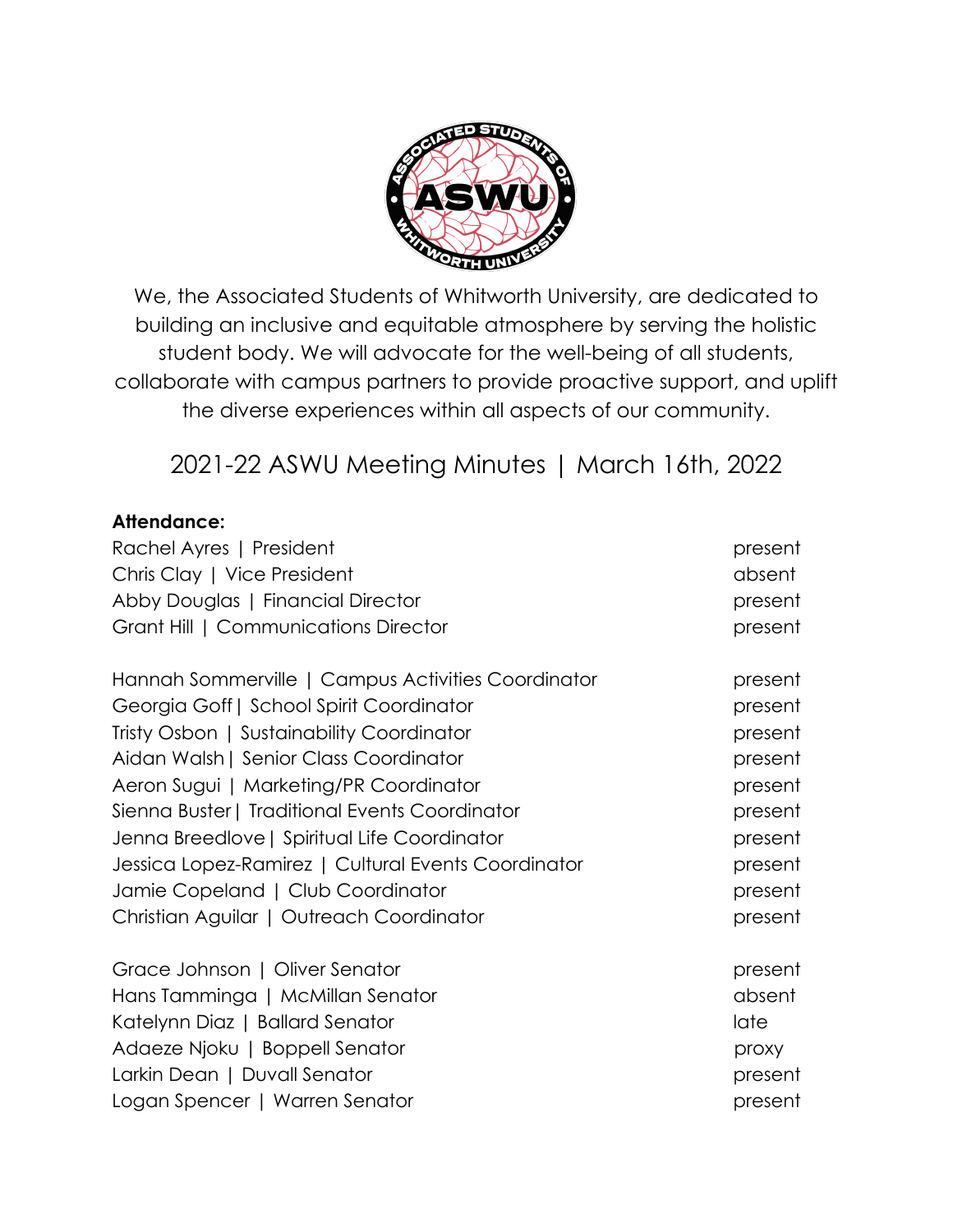| Samie Schaffer   Arend Senator              | present |
|---------------------------------------------|---------|
| Rebecca Kay   Stewart Senator               | present |
| Kyle Marquez   Baldwin-Jenkins Senator      | present |
| Reeshika Sharma   Off-Campus Senator        | present |
| Michael Lie   International Student Senator | absent  |
| Payton Wyatt   Neighborhood Senator         | absent  |
| Munya Fashu-Kanu   Off Campus Rep           | present |
| Marie Fenske   Off Campus Rep               | present |
| Courtney Cossette   Off Campus Rep          | present |
| Jamie Furr   Off Campus Rep                 | present |
| Makayla Pugmire   Off Campus Rep            | present |
| Michelle Lie   Incoming Student Rep         | present |
| Elisa Vigil   Incoming Student Rep          | late    |
| Hannah Loesch   Village Rep                 | present |

 $\_$  , and the set of the set of the set of the set of the set of the set of the set of the set of the set of the set of the set of the set of the set of the set of the set of the set of the set of the set of the set of th

\_\_\_\_\_\_\_\_\_\_\_\_\_\_\_\_\_\_\_\_\_\_\_\_\_\_\_\_\_\_\_\_\_\_\_\_\_\_\_\_\_\_\_\_\_\_\_\_\_\_\_\_\_\_\_\_\_\_\_\_\_\_\_\_\_\_\_\_\_\_\_\_\_\_\_\_\_\_

Meeting brought to order at 1700.

Mission statement read by Grace.

#### *Motion to Approve Minutes*

Moved by Larkin, Seconded by Grace

Discussion: None

In favor: 16 | Opposed: 0 | Abstaining 0 Motion passes

#### **Club Coordinator Updates**

Jamie C: Today we have En Christo and Alzheimer's Awareness for club updates.

- En Christo

Video played in chambers: https://drive.google.com/file/d/1Dvp2Jg8wWxCiCPO856Wd7lrkoZUJGxRY/view? ts=622d3f74

\_\_\_\_\_\_\_\_\_\_\_\_\_\_\_\_\_\_\_\_\_\_\_\_\_\_\_\_\_\_\_\_\_\_\_\_\_\_\_\_\_\_\_\_\_\_\_\_\_\_\_\_\_\_\_\_\_\_\_\_\_\_\_\_\_\_\_\_\_\_\_\_\_\_\_\_\_\_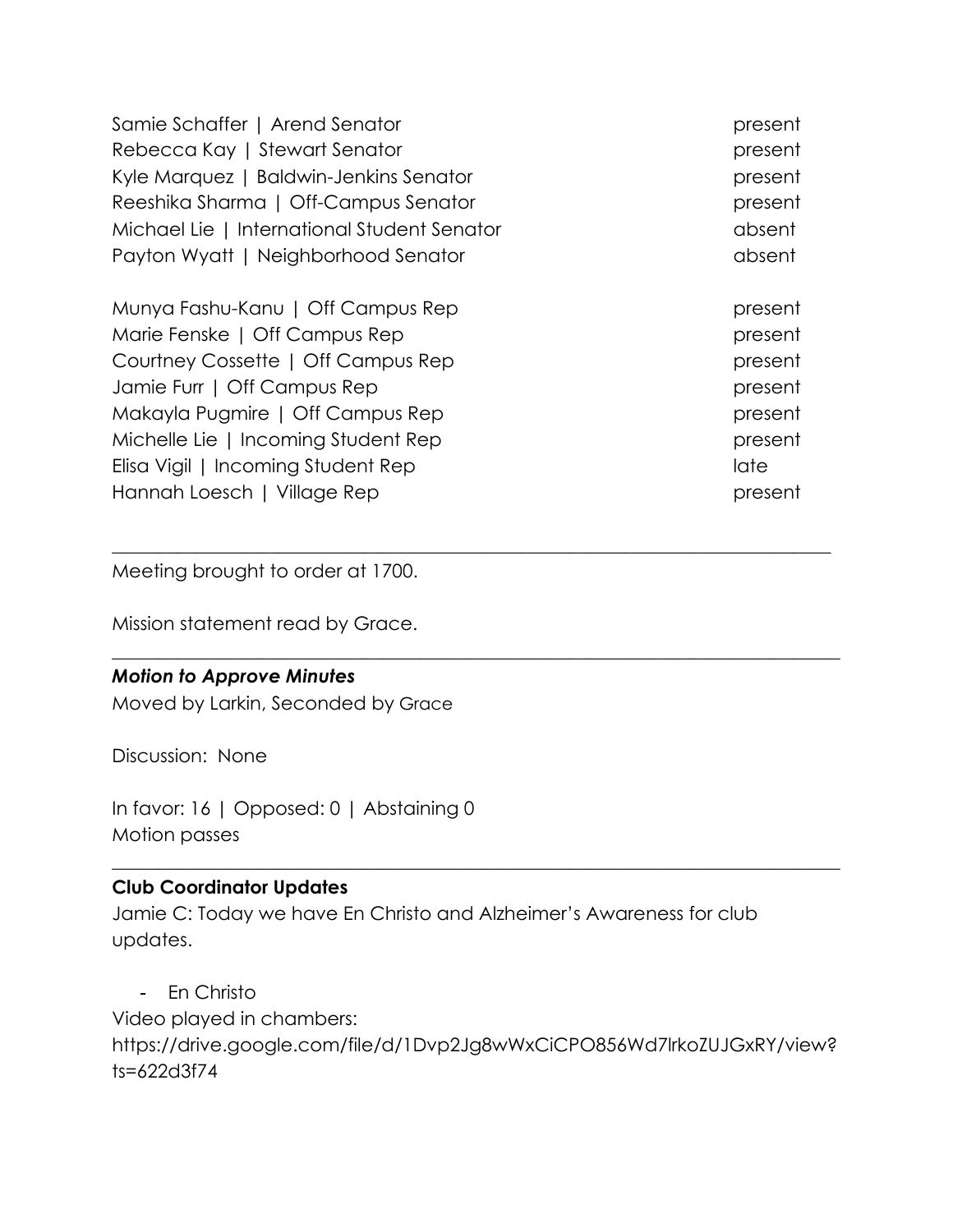## - Alzheimer's Awareness

Katelyn: Hi I am Katelyn, and I am the president of Alzheimer's Awareness club. We have had struggles this year with membership and involvement. I want to transform the club into a connection club. Rather than focusing on the disease itself, which is important, I want to also try to make it geared toward providing support to members of the community and students dealing with family and loved ones with neurodegenerative diseases. It will include letter writing to patients at Rockwood and other retirement homes. Scrapbooking is another one that would be fun. Yearly we do Christmas baskets for Rockwood dementia patients. I will send info to club members to figure out what they want to see happen. Senators if you want to put this in newsletters that would be great.

Jamie C: Any questions?

# Club Chartering:

## - Disability Awareness Club

Christian: Hi friends, I am so excited to share with you the details of the disability awareness club. Before I get started, I wanted to recognize that this has been a team effort and introduce the amazing members of our executive team for this spring. I will be serving as our club president. With me today is Sitara Busby our vice president and Cali Hall our secretary. Kyle Fitch will be acting as our treasurer and Cyndi Caniglia of the ed department will be our club advisor. Our club has two main goals, the first being more important than the second. Our first goal is to create a welcoming and supportive space for students who are neurodivergent, differently abled, and allies to be in community with one another and engage in meaningful conversations. Our second goal is to advocate for change regarding disability throughout campus and engage with allies. The reason our first goal is more important is that we want to make sure we are pouring into ourselves and others and making sure everyone feels supported in their stories before we pour into the community. We want to focus on loving one another and then advocating for the community. Our club meetings will be both social and educational in nature. Some meetings will just be a time to discuss one's stories and how we can support one another. At other meetings, we will connect with different members via education events of the Whitworth community to discuss how to thrive in college. How do we access accommodations and write professional emails? Any questions?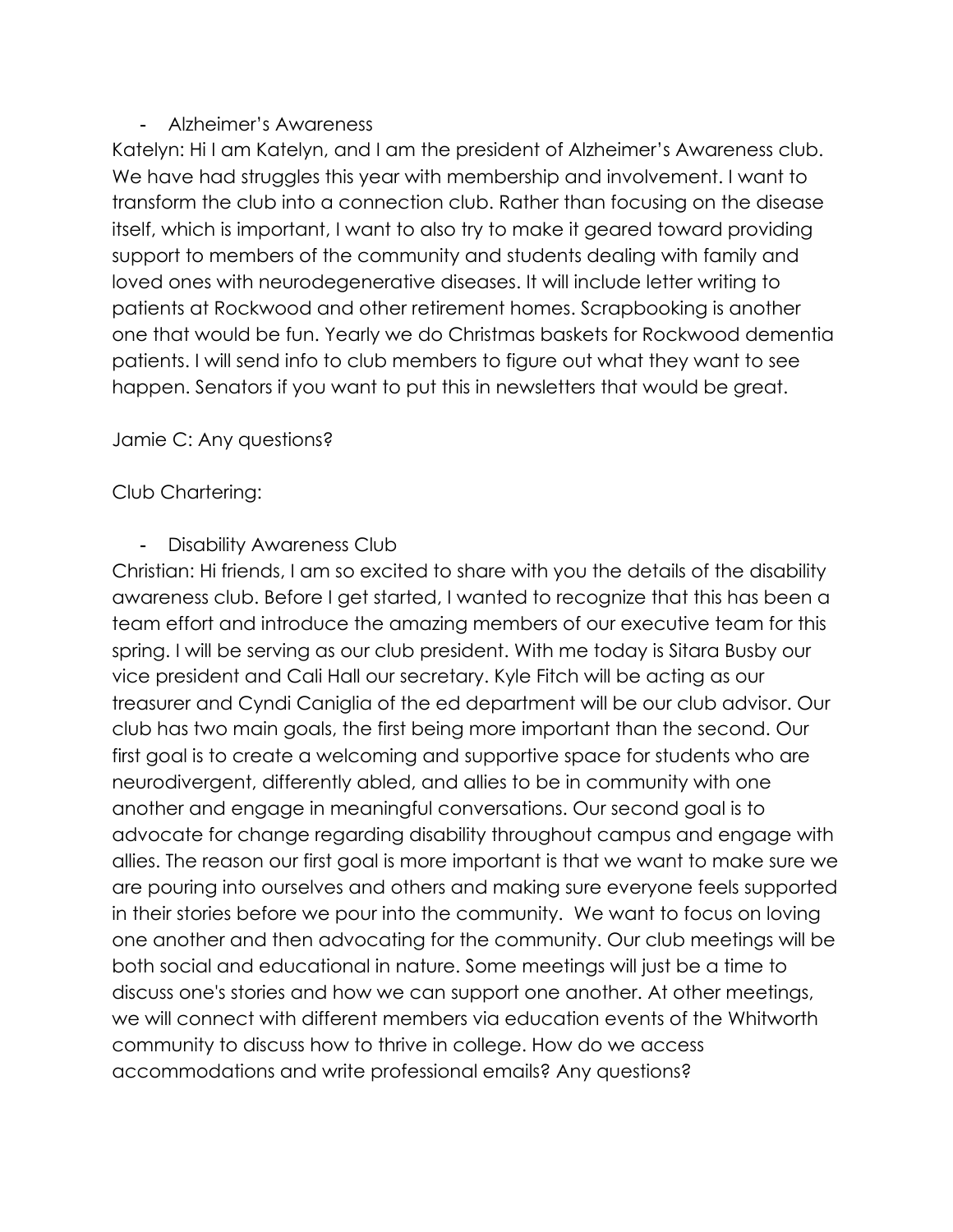Makayla: How closely are you partnering with ESS?

Christian: I met with Katie McCray, and she said there is not an atmosphere for students to talk about their experiences. ESS will tell them about the club and the club is a place for them to self-disclose info and connect with other students dealing with the same things.

## *Motion to Approve Disability Awareness Club*

Moved by Makayla, Seconded by Michelle

Discussion:

Abby: With taking the outreach position away, this is great for a representative space in the community.

Rebecca: It's a great idea considering Christian only recently found out his job is being taken away and he came up with this quickly and did a great job.

Makayla: The organization seems there and there is structure in their goals. The leadership structure seems to be rock solid.

In favor: 18 | Opposed: 0 | Abstaining 0 Motion passes

## - Girl Gains Club

Video: Hi I am Mackenzie and am proposing my new idea for a club. I apologize for not being there in person, I had prior engagements, but I am grateful for the opportunity to share my passion with you. My club is for girl gains, a female weightlifting club and my purpose is to create an environment for women with any fitness experience to come and be welcome and grow together. I want to be there so girls know it is okay to be beautiful and strong. I have some ideas for guest speakers about nutrition supplements, form, and workout plans. We could do workouts like yoga in the loop, hikes, and other types of workouts like CrossFit and Pilates and meeting up for lifting sessions. We will also work on community building, meetings, volunteering for organizations, internal study halls, and discussions. This is a part of a national organization called girlgains.co and their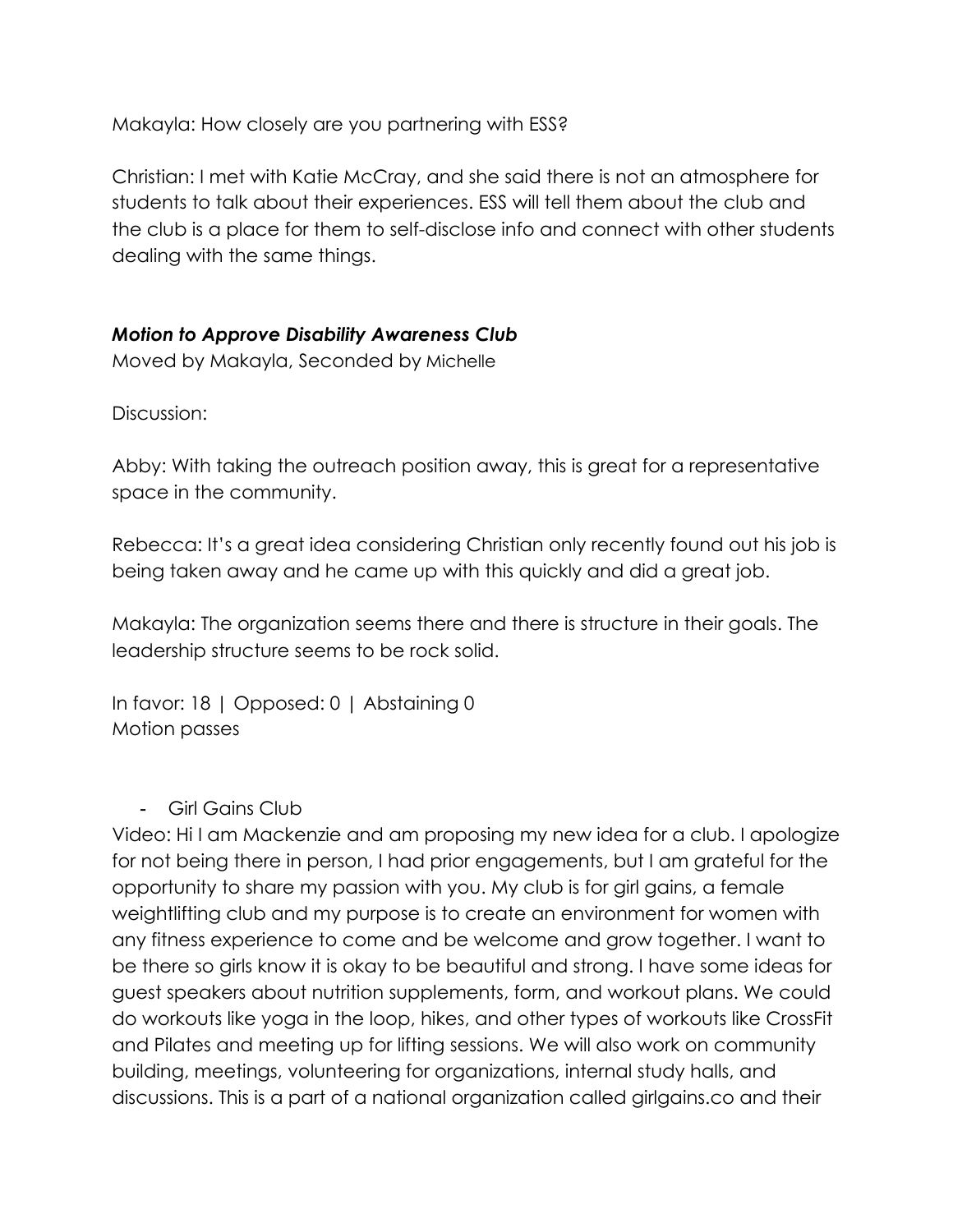mission is to empower women to be strong and beautiful and not afraid. I wanted it to be a female specific club because it is a male dominated field, and it can be easy to be overwhelmed and not connected. I was that way when I started lifting. I want to create a safe environment for girls on campus. Because of inclusion we allow men to come but it is female based. If you have questions, Jamie knows more but don't be afraid to shoot me and email.

Makayla: Since it is a part of a national movement, is there a fee?

Jamie: No. The only tie is representing their mission and empowering women but there is nothing that causes them to spend money and there aren't hour requirements. This would be male inclusive and anyone can come, similar to WIF to empower females in the space but everyone can come and support.

Grace: Who is the best contact?

Jamie C: Mgarcia24@my.whitworth.edu

# *Motion to Approve Girl Gains Club*

Moved by Katelynn, Seconded by Jamie F

# Discussion:

Grace: I heard about the national organization before this club on Tik Tok and I think it is awesome and I definitely want to be a part of it and start conversations around and build community. I have heard from this club, and it sounds great for Whitworth women.

Logan: I think it's a great idea for a club. I know a lot of women are intimidated by the gym and want to go to be healthy so it's a great space for girls to go and create community and get stronger.

Katelynn: I like that they are talking about nutrition because some girls who are just starting to workout think you cut calories to be lose weight and it can be unhealthy. I think it's important to have resources on campus where females and people can come together because in the media it is set up for skinny twig girls that aren't real. It's a safe space for them to learn how to get in better shape and healthier.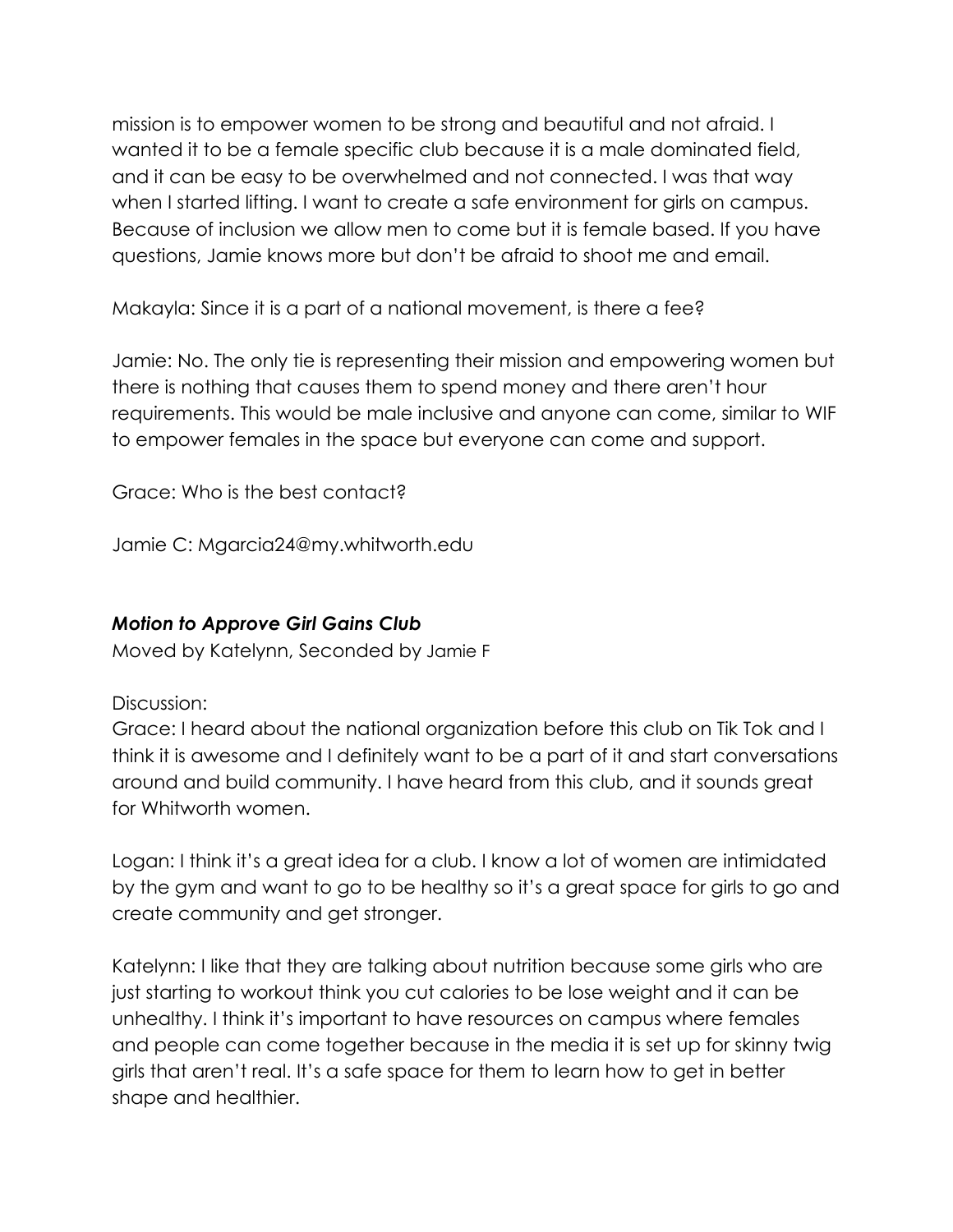Jamie: She was on the lacrosse team freshman year and got injured and many athletes have a hard time going to the gym when injured so especially for freshman this is great.

Makayla: I am going to graduate, and I wish it would've been here from the start. I have tried to go to the UREC many times and I get intimated a lot. Sometimes I don't feel comfortable using machines because I don't know how. I don't want to go ask a guy how to do things always so having people to identify with will inspire confidence and comfort.

Katelynn: If anyone wants to go to the gym, I go 6 days a week with deadlifts and squats.

 $\_$  , and the set of the set of the set of the set of the set of the set of the set of the set of the set of the set of the set of the set of the set of the set of the set of the set of the set of the set of the set of th

In favor: 19| Opposed: 0 | Abstaining 0 Motion passes

#### **Financial Director Updates**

Capital: \$19,090 Unallocated: \$16,450.35 Travel: \$4,780

- Approved Requisitions

Abby: Storytellers club and minorities in stem had approved requisitions this week.

- Requisition Votes

Abby: I will start with Teachers of Tomorrow to talk about their requisition. I have the details here and I emailed it out. This is a concise version and essential they are doing 3 events. Are there any questions for Grace who is here representing this requisition?

Jessica: I contacted TOT via email, and I was wondering what is the purpose for Hispanic heritage being associated with TOT and is it open to all?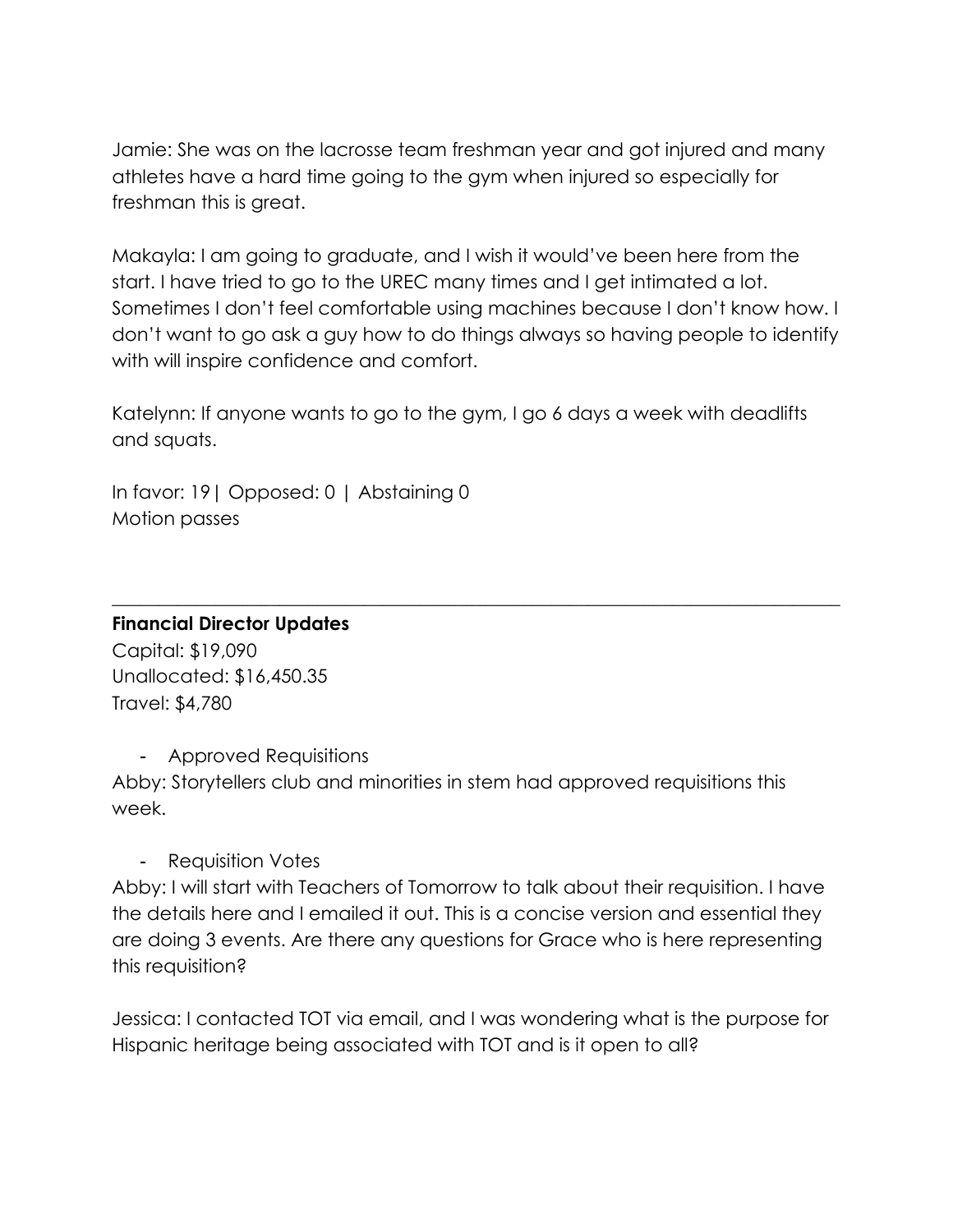Grace: It is geared toward ed majors, but all are welcome. We are getting Hispanic ed majors to speak at an event and I think I put you in touch with Sofia and she will reach out. I will follow up and all are invited. We are catering Costa Vida.

Jessica: There are HOLA members here too.

Janeth: Catering from Costa Vida might not be the most appropriate for Hispanic heritage because the restaurant is owned by 2 white guys profiting by others. Being close to the May 5th holiday, the Mexican culture doesn't really celebrate it. It started in the 1970s when alcohol companies wanted Hispanic people to buy drinks and it became bigger here and its problematic. I wish more people knew about it. It is not the best thing to cater from Costa Vida and De Leon's would be a better option to cater from for a Hispanic event.

Grace: I can look into that. We did Costa Vida last semester because we had done that in the past, but I was unaware of that. I can look into that. We are looking to have the Hispanic heritage event to get the ed people talking and share their thoughts and act as a sendoff to summer.

Jessica: I wanted to bring that up because if it's sponsored by ASWU I don't want it to be associated because the Latinx community believes celebrating Cinco de Mayo is not appropriate. There was some miscommunication and I wanted to fix that and wanted to let you know about that issue and a lot of my people don't like the idea of that. I know it wasn't intentional.

Grace: I will follow up with sylvia.

Rachel: How many people is this event feeding?

Grace: Around 30. It is \$11.99 per person plus delivery, set up, and tip.

Logan: Are we voting for Costa Vida or if it changes to De Leon's?

Abby: Let's just do questions for Grace right now.

# *Motion to Approve Teachers of Tomorrow Requisition*

Moved by Kyle, Seconded by Katelynn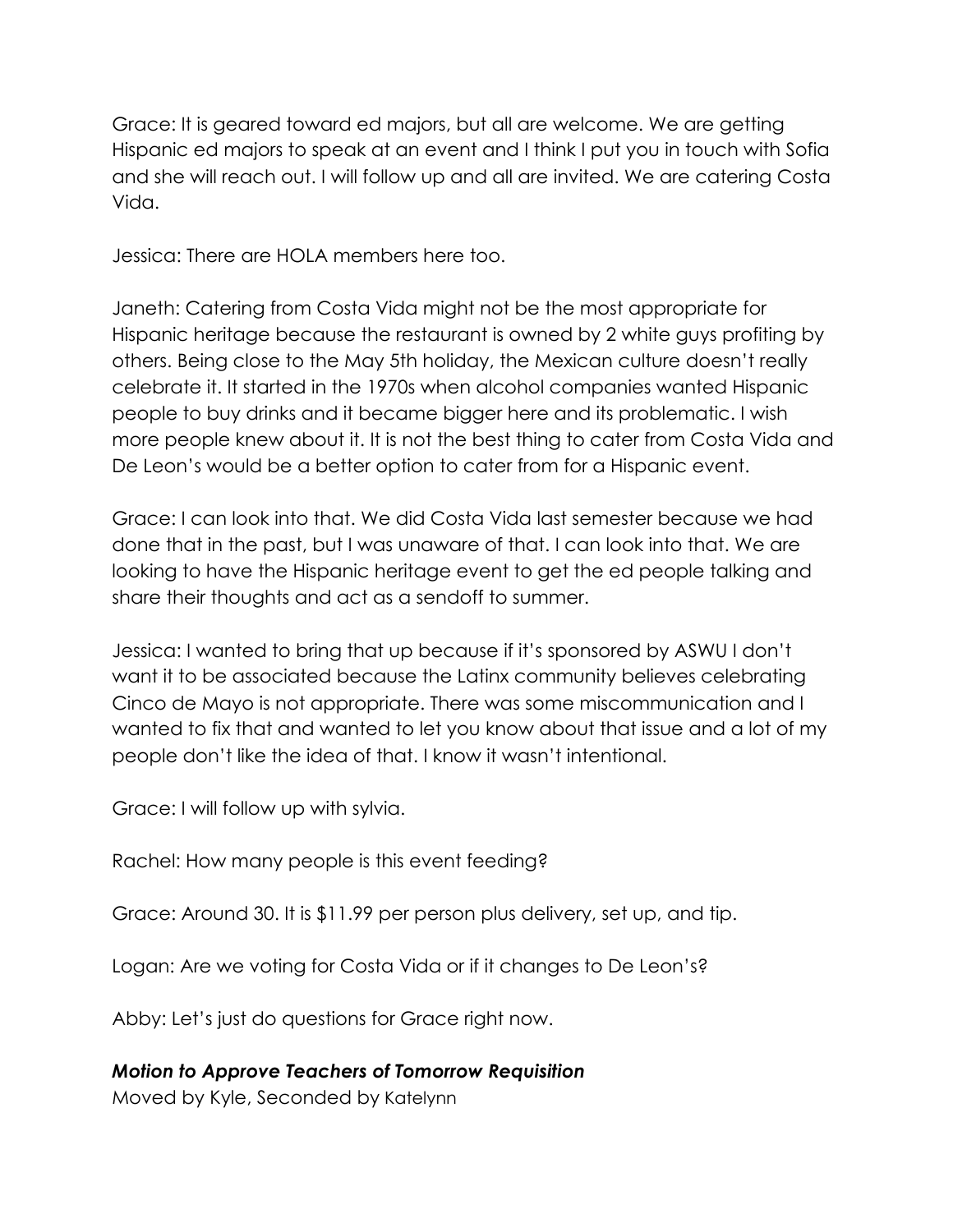#### Discussion:

Rachel: One thing I will say is I am concerned about 600 dollars for 30 people.

Makayla: I second that. We catered tacos for 150 people for the off-campus mixer for 400 dollars. There are cheaper and more socially conscious places to cater from.

Aidan: Why are they having it delivered and set up? There is a delivery fee and would removing that cut costs?

Abby: It is \$420 for food and the rest is décor and tip.

Jessica: I didn't want to call them out, but I have sent multiple emails about how inappropriate it is. It's all I could do and it's important to address it and many issues and cultures should not be played around with.

Georgia: I don't think you owe anyone an apology, it needed to be said and that's on them for not responding. No apologies.

Katelynn: For the requisition I feel like it's a big amount for a 30-person event. I am iffy about that. It's a lot of money and we know how events go. I have thrown an event for 150 people under 200 dollars.

Rachel: We can also do a friendly amendment to change things.

Larkin: Could we approve parts of it and tell them to pick a different thing that is culturally appropriate or ask them to connect with Jessica better?

Jessica: That was my plan initially. If I can support a local latinx business I would rather spend more money on that than chain restaurant.

Larkin: Yeah, could Jessica connect with them?

Abby: We would deny them this part and the new amount will be different. If that's the route we want to go, deny this event with a friendly amendment, and then approve \$144 for the rest.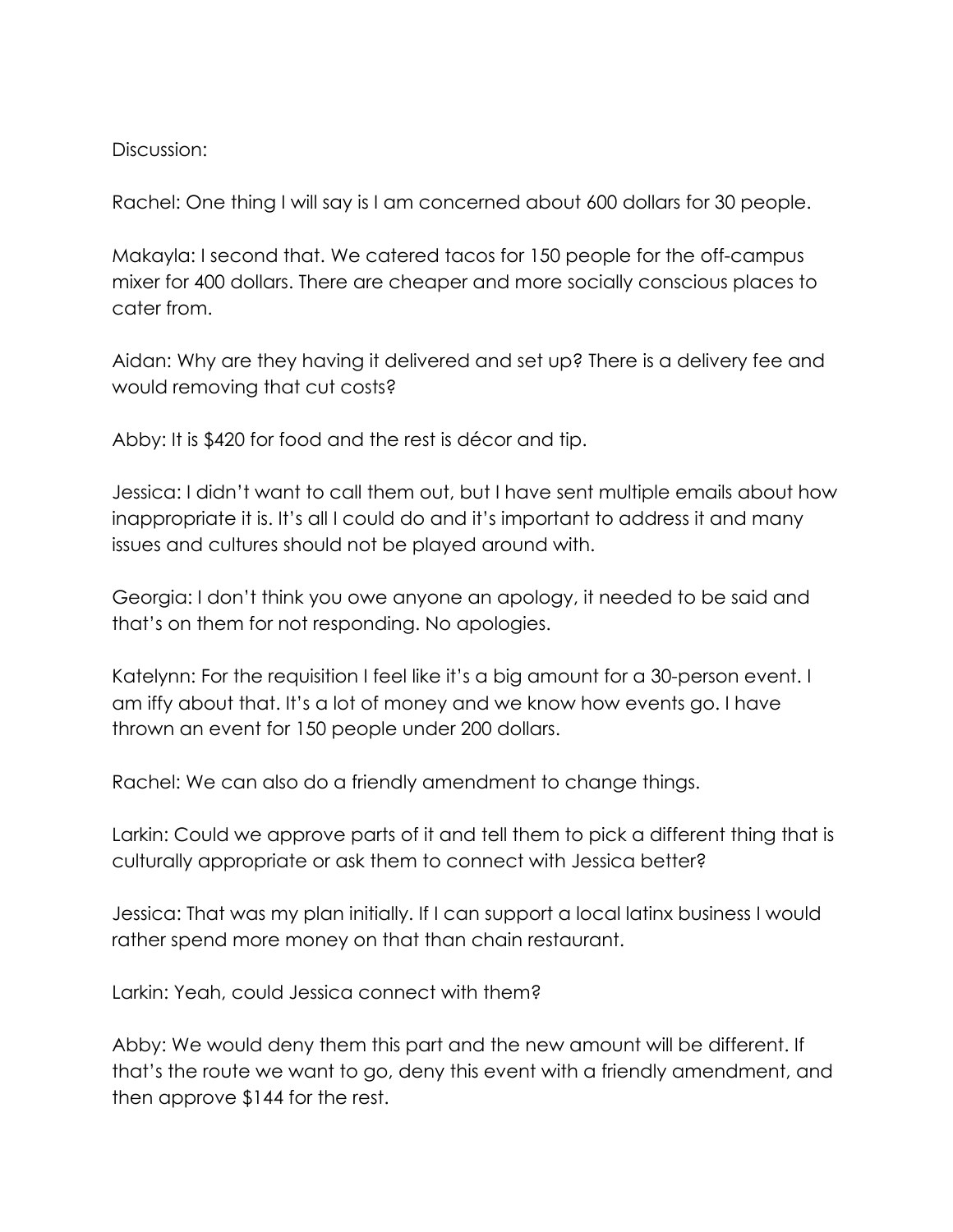Larkin: The \$144 is reasonable.

Makayla: To clarify, is this event also intended to be held on May 5<sup>th?</sup>

Jessica: Based on email I got I think so.

Makayla: With cultural things in mind, the day is problematic and connotations of this especially with TOT needs to be addressed as us supporting them and the implications it would have on the student body.

Rachel/Jessica: There is no date set.

*Friendly Amendment to Teachers of Tomorrow Requisition for \$144*

Moved by Larkin, Seconded by Jamie F

Discussion:

In favor: 18 | Opposed: 0 | Abstaining 0 Friendly Amendment passes

Grace: Senators make sure you are voting on constituents and not necessarily what they tell us but their best interests and making sure we need to represent everyone equally and advocate for their needs especially minoritized groups. I talked to my constituents and by what they said I could vote yes on the \$600 but with their best interest it is better thought out.

Elisa: If it is around Cinco de Mayo, are the decorations going to be themed?

Abby: I don't have information on exact items, and I don't know what decorations will look like. We approved the motion so \$600 is no longer on table. Just \$144 now.

Makayla: What is the autism awareness event entails?

Jason: They are working with Fran and putting together a list of events for autism awareness like a walk, tabling for awareness, and one other.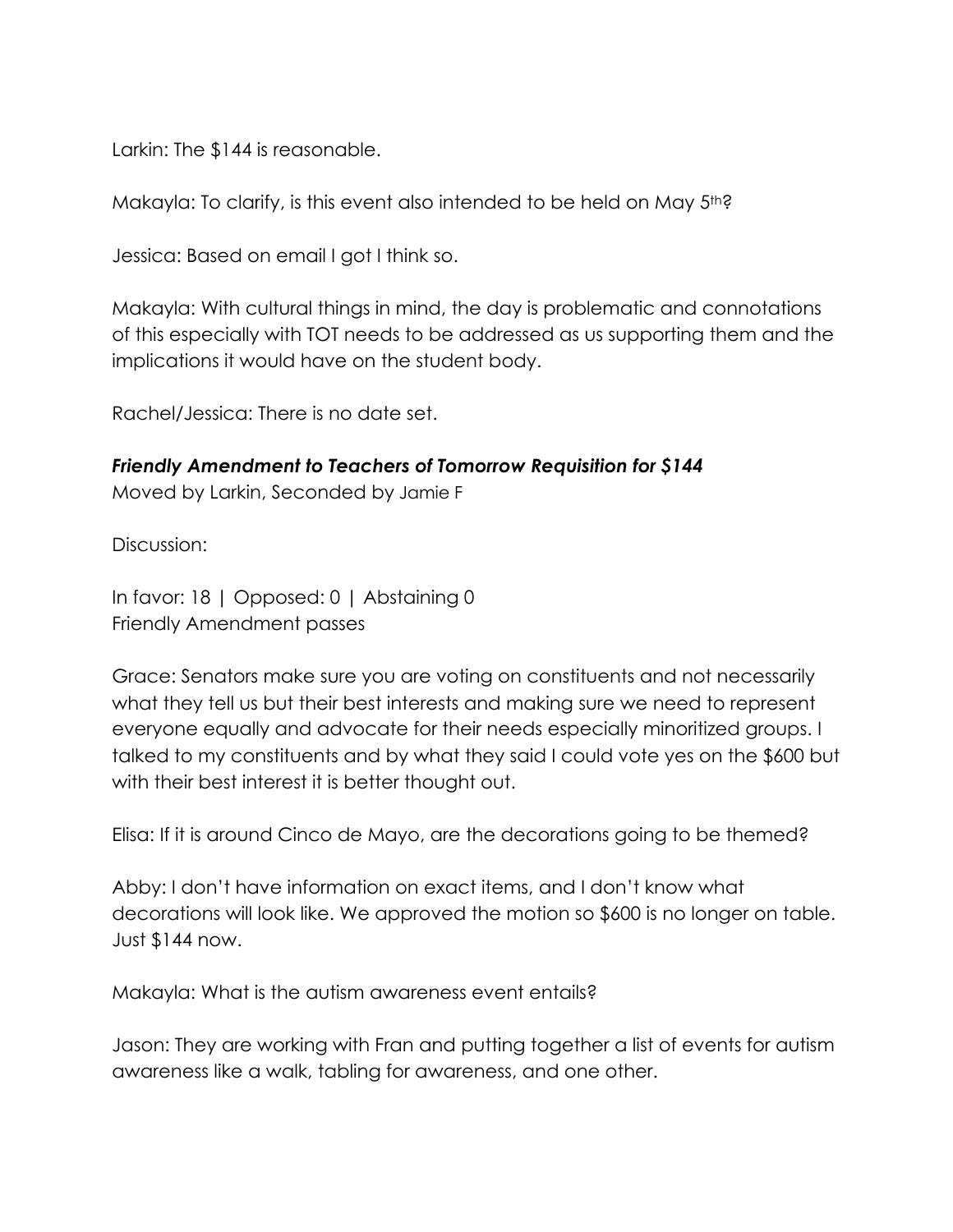Makayla: Is it conscious minded?

Jason: Yes

Abby: As a reminder we are approving \$144.

In favor: 18 | Opposed: 0 | Abstaining 0 Motion passes

Abby: Now for Springfest, the amount i sent you had a \$10 cleaning fee we don't need anymore because we have our own machine now. The amount is different now and \$2173 is correct.

Sienna: This is for the inflatables for Springfest, and it is a big part. They will be there for 4 hours, and they are for the college students, faculty, and their kids. There is not enough money in budgets for Springfest.

Abby: Sienna and other coordinators are draining budgets for the event which will cost \$15000 so this is small fraction. We are not being frivolous.

Grace: What are air dancers

Abby: The gas station things that move (acts out air dancer movement)

Jamie F: Could I request for more?

Logan: Why is the slip in slide so expensive?

Sienna: It is a big inflatable not just a tarp. If anyone wants to see pictures, I can show you it is cool.

Jason: We get asked why don't you just put a tarp down? It ruins grass. Facilities does not want that in the middle of campus before commencement

## *Motion to Approve Springfest Requisition*

Moved by Courtney, Seconded by Larkin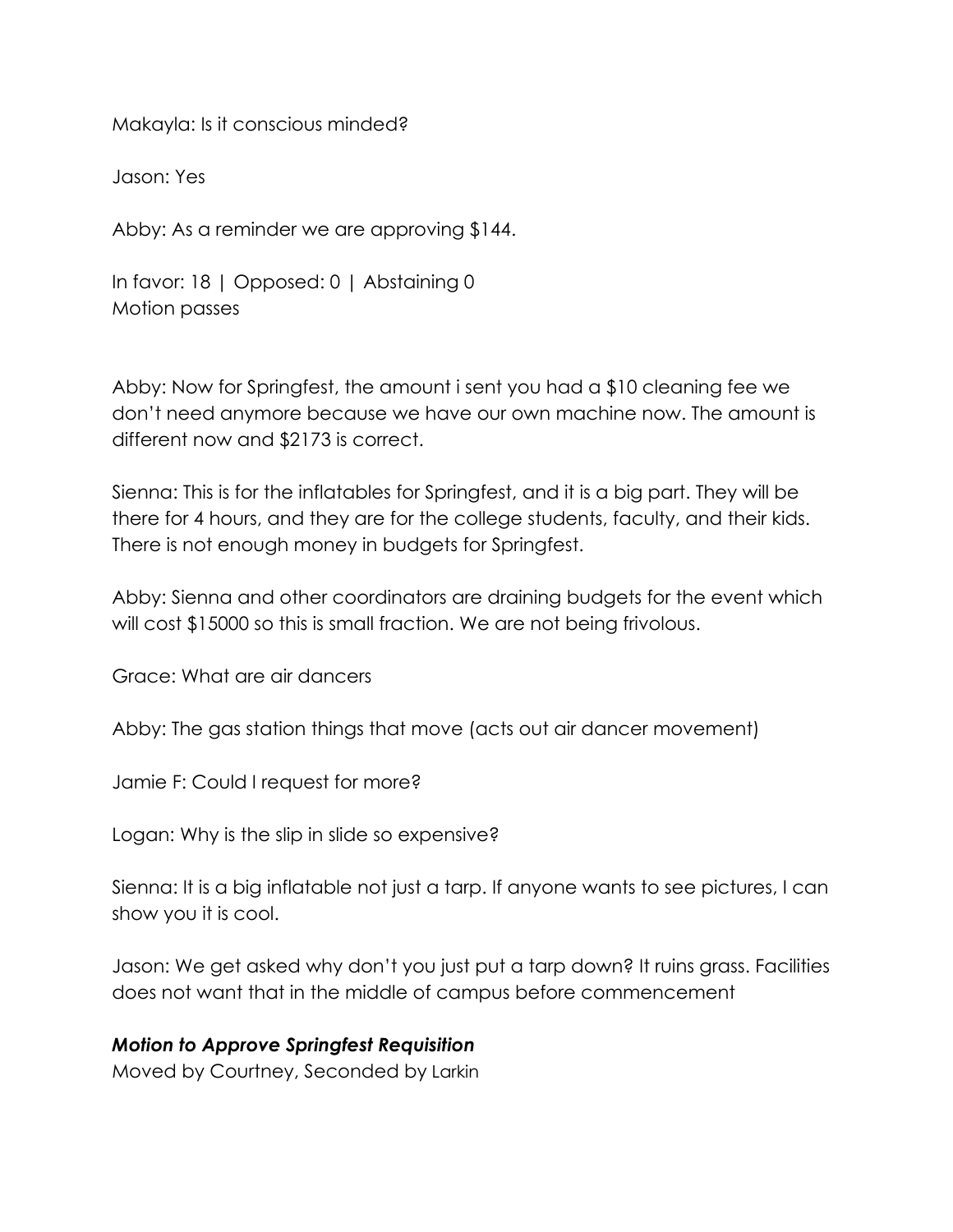Discussion:

Makayla: I have not seen this much excitement from an event since freshman year. This is really full circle for seniors in the room and will be exciting for underclassmen. Springfest is a big deal for the second half of school year. These are all justifiable things and nothing on the list is not going to be used. There is something for everyone.

Jessica: I agree, as a junior I haven't experienced a full Springfest, and sophomores and freshman haven't either. You have to go all out on this one.

In favor: 18 | Opposed: 0 | Abstaining 0 Motion passes

# **President Updates:**

**Election Timeline Vote** 

Rachel: One more vote. Chris is not here so I am Chris too today. Last week you had an opportunity to see it and look it over and today we are voting. Does anyone have initial questions about the timeline?

 $\_$  , and the set of the set of the set of the set of the set of the set of the set of the set of the set of the set of the set of the set of the set of the set of the set of the set of the set of the set of the set of th

# *Motion to Approve Election Timeline for Spring 2022*

Moved by Larkin, Seconded by Grace

## Discussion:

Jenna: If there is a runoff is it the day before easter weekend? Would they find out that Thursday night?

Rachel: Yes. It is a short time span.

Christian: Has Chris discussed doing a possible exec debate discussion?

Rachel: Good question. In the past we had one. It is always a thing.

Jason: It will probably on the 10<sup>th</sup> or 11<sup>th</sup> depending on candidates' availability. We are not selecting ahead of time because everyone has to be there.

In favor: 18 | Opposed: 0 | Abstaining 0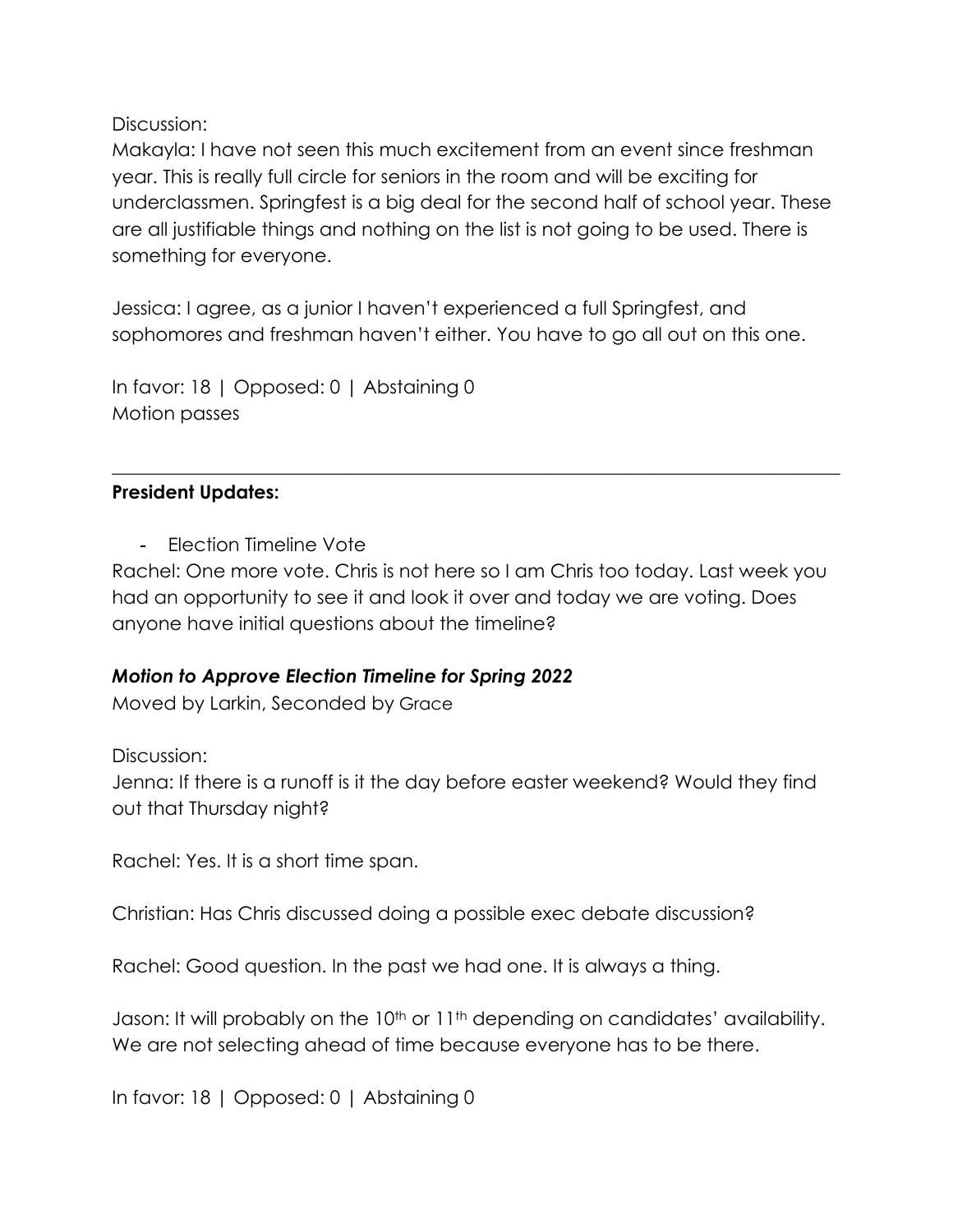## Motion passes

# - Safety Committee Survey

Rachel: As you remember last semester, we talked about starting a safety committee and it is happening. Surveys are going out on Monday. It will be in your inboxes and our goal is to collect data on safety and security and improving things to talk to administration about what is happening. If you have questions, talk to Rachel or Sienna. Please do the survey.

# - Sodexo Collaboration

Rachel: In order to get people to run for elected positions, Chris partnered with Sodexo to do some tabling in the dining hall during dinner hours and maybe some in the pines? This is preferred for senators and reps to help out with, and you will talk about your job and catch your residents in the dining hall. With that being said let's do sign ups.

## - Meal Cards

Rachel: We will provide meal cards to those, prioritized for off campus and neighborhoods, who came to the meeting today. They are for Sodexo to eat dinner with us as a team.

# - Student Highlight

Rachel: Bishesh is our student highlight this week. He dealt poker on Saturday, and we are very appreciative for him. Shoutout to him.

 $\_$  , and the set of the set of the set of the set of the set of the set of the set of the set of the set of the set of the set of the set of the set of the set of the set of the set of the set of the set of the set of th

## **Past Events:**

- Off Campus Mixer

Reeshika: It went really well we had about 125 people and it was about \$6.62 per person. People had fun. Thanks for those who came.

Jessica: Reeshika, Makayla, Courtney, Marie, Munya, Jamie, you did great I had so much fun. It was memorable.

Georgia: As per usual the off-campus gang killed it. It was fun and I had a blast. I'm not off campus but I wanted to be for one night. You served your constituents well.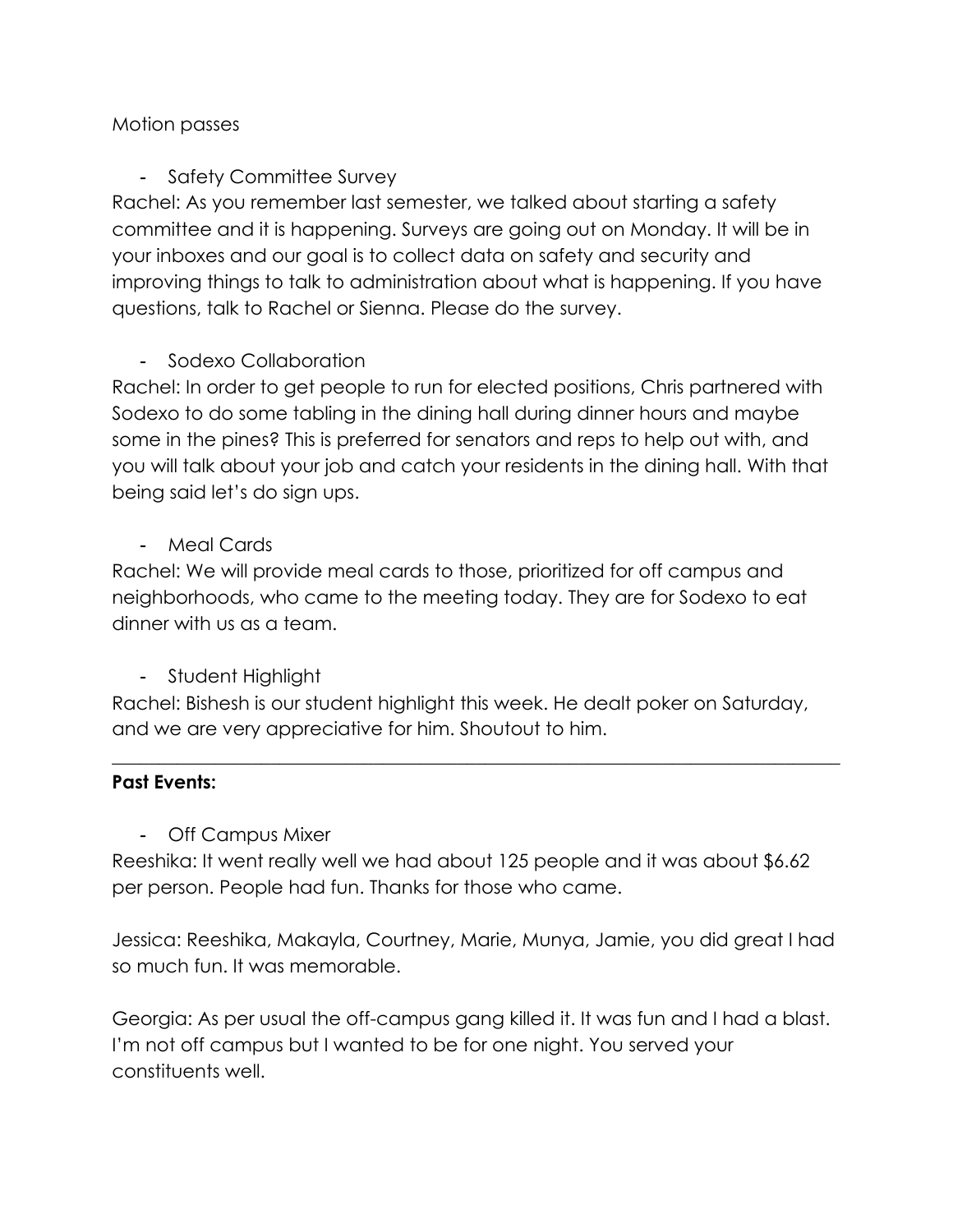Grace: I infiltrated as well. It was awesome to see the off-campus community and play and have fun. It made my heart happy.

Aidan: I didn't get to go but housemates went and talked about it before and after. They loved it and had so much fun.

## - Casino Night

Sienna: Y'all popped off. Overall it was so good, and I heard great reviews from people. You all killed it, I am thankful for all of you and even those who could not make it asked if I needed anything. You all learned how to play the game and deal for people in a short amount of time, you are rock stars. It was a wonderful night. There was about 275 people which was about \$29 a person which is expensive, and we are working on it for next year. It was a full circle moment and casino night was the last event before covid and first one with masks optional.

Marie: Amazing job. I am glad you planned it and it was great. I was dealing craps on the side and for the future I don't know if Mark has other employees but one more would be nice because he forgot about me until the end and taught me last minute. He sounds like an auctioneer when teaching. Maybe one more teacher. One guy stayed the whole night and taught me how to play.

Aidan: It was great. I was at go fish and higher or lower and it was very aggressive, and people got really into it. People were mad when they found out I got their money. Lots of emotions were there and it was fun to see a 5-year-old game in college.

Logan: Straight fire. I have heard great things. I was doing higher or lower and it was fun taking people's money and I had to fix it so people could get money.

Larkin: I was also with them, and it was fun to teach people how to play. It was interesting, I was concerned about gold coins that they could not come to me first because I didn't have enough tokens and ran out of coins. That was the one thing, I needed more coins. I had to steal from other dealers.

Katelynn: In my office hours I had a conversation about casino night and I did not hear one negative review. Everyone had fun and it was the best event this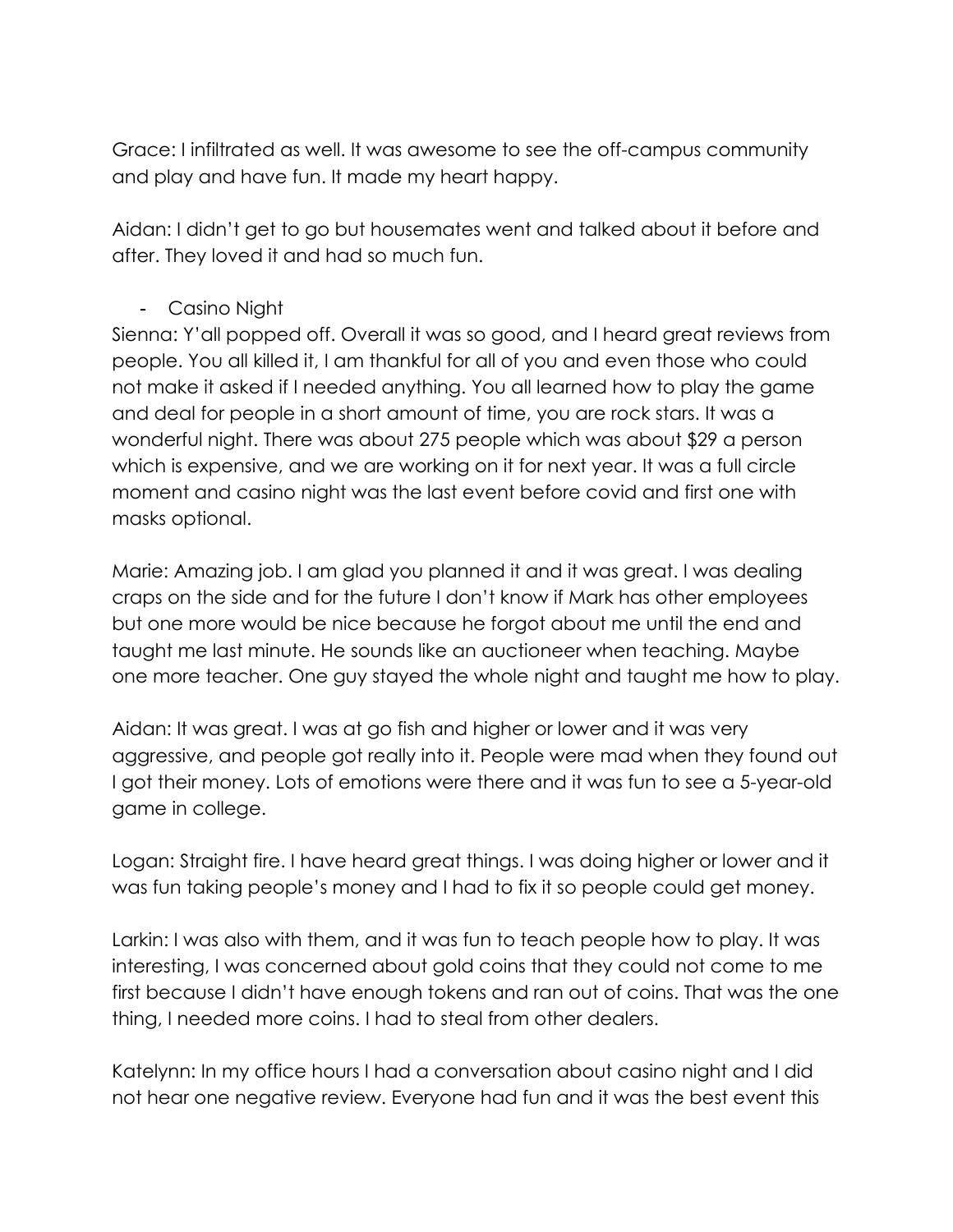year. I was doing roulette and it was fun. My table was loud and enjoyable. I did not have anyone who didn't not like it.

Jamie F: I had fun freshman year going to casino night and I dealt blackjack and cleaned people out. Logan brought a second tray. It was a good time; my whole house went.

Georgia: I thought it was handled well and organized well which is difficult for a large event. I am proud of Hannah and Sienna, and they deserve more credit for it.

Makayla: I talked to Sienna about this, there was an issue of misogyny, and I don't know if other female dealers felt this, but some people would come to the table who had already done card games and were telling us what to do. We need more training prior for confidence or meeting prior to know what to expect. I liked that we had a dress code because there were cohesions but if there is anything we could do, me and other females said they overheard people talking about us in inappropriate ways. So maybe a dress code for everyone so they aren't centering on the few in cocktail attire or something like that would be healthy to address because part of casino culture is tied into that.

 $\_$  , and the set of the set of the set of the set of the set of the set of the set of the set of the set of the set of the set of the set of the set of the set of the set of the set of the set of the set of the set of th

# **Upcoming Events:**

- THRIVE Week

Rachel: THRIVE week is happening, and we had snow cones today. We have rage room tomorrow. We are also tabling outside on Friday for THO.

Abby: It is from 11:45-2pm in the loop, come smash a plate. I will text the helpers.

Samie: We don't need people for the tabling but Saturday we have our mental health softball games at 12pm and 2pm and we need people to set up in the morning.

Georgia: Is this a game for Whitworth?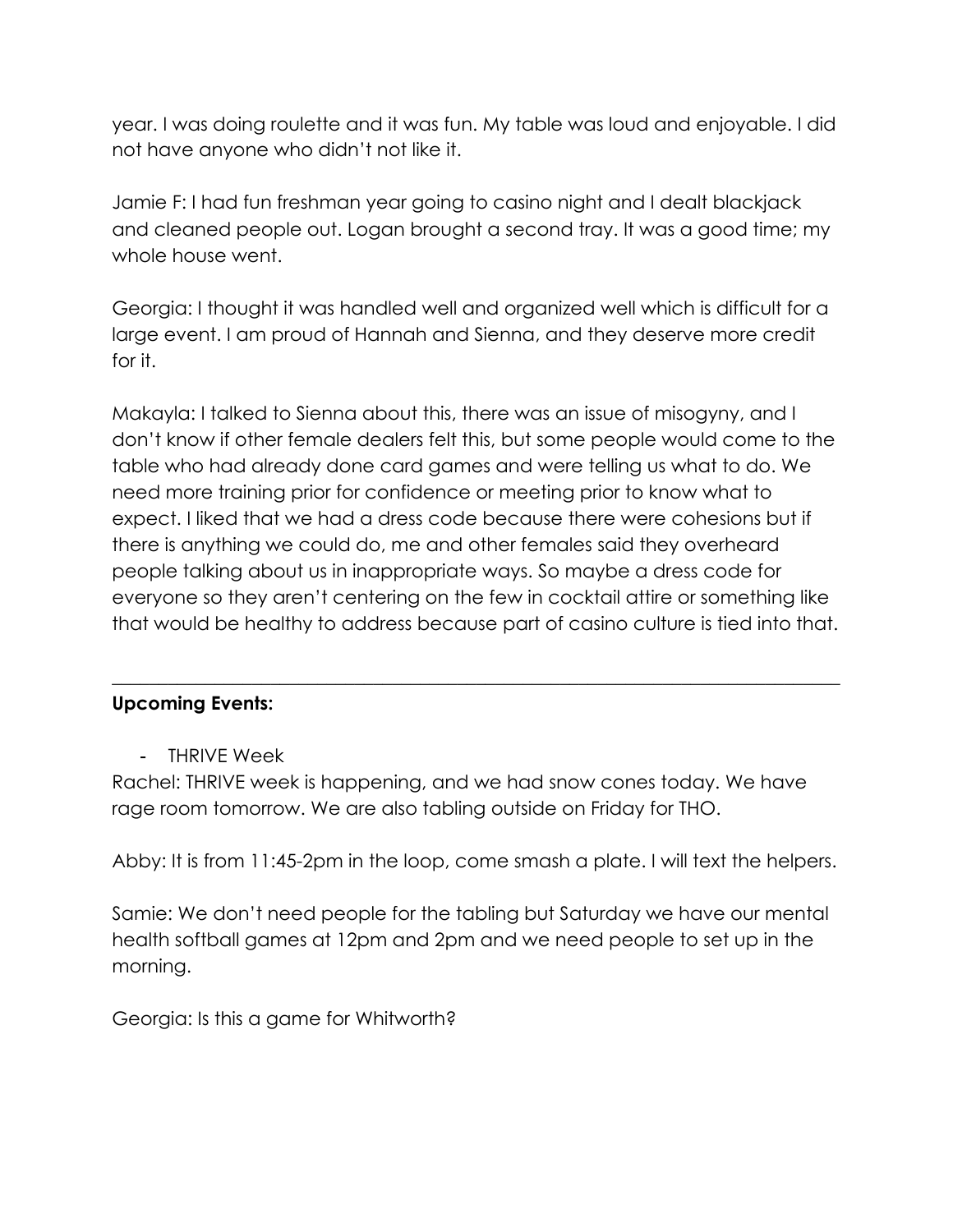Samie: Our president is on the softball team and the organization does sponsored events that are not really sponsored but it supports the team with mental health and raises awareness.

Jason: If you come to the game at noon there is an 85% chance of chewie being there.

Samie: Bracelets too.

- Cultural Crafts and Snacks

Jessica: I airdropped half of you this and if you declined it, why? I will send it via email later on. The event is tomorrow form 630-830pm and half of the stuff is back in the back room. I am excited. I have my helpers and will resend an email. I am all set. There will be henna, Chinese calligraphy, embroidery, fabric weaving, evil eye charms, red bracelet making and other crafts of significance for cultures. There is clay as well for vases. I am shopping for more international snacks for craft and snack night, and I have been bugging people to come.

- DuvOliver Dance

Larkin: We got the foundation set up. We are snack shopping on Friday. Wear your PJs in Oliver from 8-11pm. We need 5 people to help.

Marie: Last time there was a dance this happened, swing dance is having another dance at the same time.

Larkin: My RA is the swing and dance club president and asked if we could shift it and we already did the HFS, and we didn't know he was planning the event.

Grace: That club has had issues with putting events with HFS and getting it approved. I am not going to spend much time on it but we aren't malicious people.

- Monday

Rachel: The exec team wants to do something from 3-4pm on Monday. Be looking for an announcement in the GroupMe and we want to give you a snack because you are all working hard. More to come. I could cook you rice and chicken.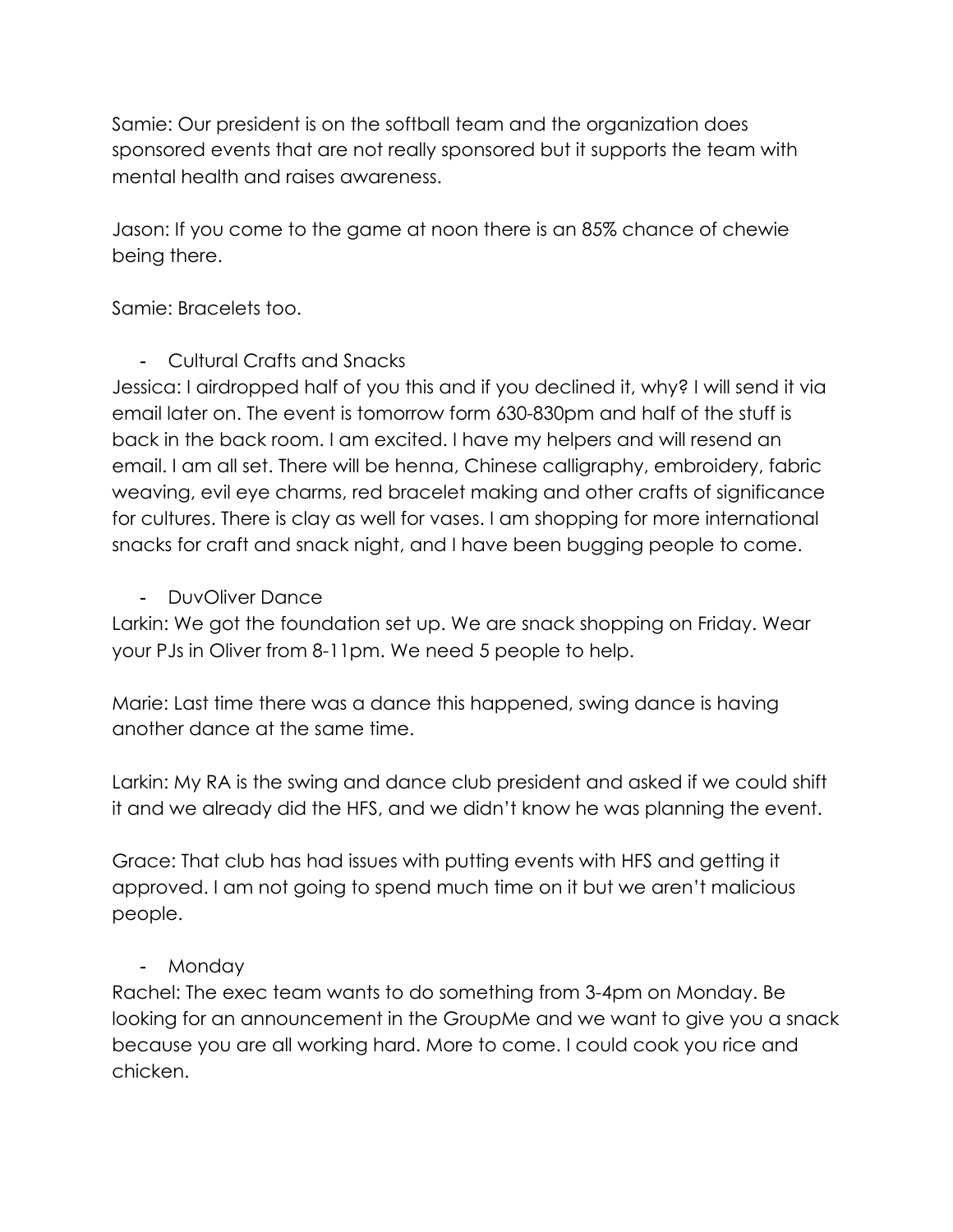Makayla: I want to make request for dairy free options as I haven't been able to participate in food lately.

- Women's History Month Speaker

Jessica: After the super cool Monday on Tuesday there is a speaker, and I airdropped these posters as well so please accept them. Tuesday March 22nd from 7pm-9pm. Two nonprofits are coming to talk about how they got the rights to vote in the Spokane community and how to achieve that now and promote that. We will have voter registration after the event. Also transition of Spokane will be here which is a nonprofit to place women into their first home or apartment with family and come hear how to support women in the local community and if you come, first 150 get macaroons and dairy free and gluten free options as well. Professors are offering extra credit. WEY RTT 7-9pm.

\_\_\_\_\_\_\_\_\_\_\_\_\_\_\_\_\_\_\_\_\_\_\_\_\_\_\_\_\_\_\_\_\_\_\_\_\_\_\_\_\_\_\_\_\_\_\_\_\_\_\_\_\_\_\_\_\_\_\_\_\_\_\_\_\_\_\_\_\_\_\_\_\_\_\_\_

## **Constituency Reports**

## **The Village:**

Hannah L: Residents are having more study groups and doing homework because lots of people are alone and doing things in their rooms.

## **Warren:**

Logan: Residents are sleeping for rest. We are trying to find time to hang out with other friends and get outside. We have a Sunday study session instead of primetimes so that helps to prepare for the week.

## **International Students:**

Michael: International students are doing great and having community lunches at the ISC where they are eating together and learning about Austria.

# **Neighborhoods:**

Not present

## **Ballard:**

Katelynn: We are doing good. Everyone is enjoying the sun and going to the play.

# **Boppell:**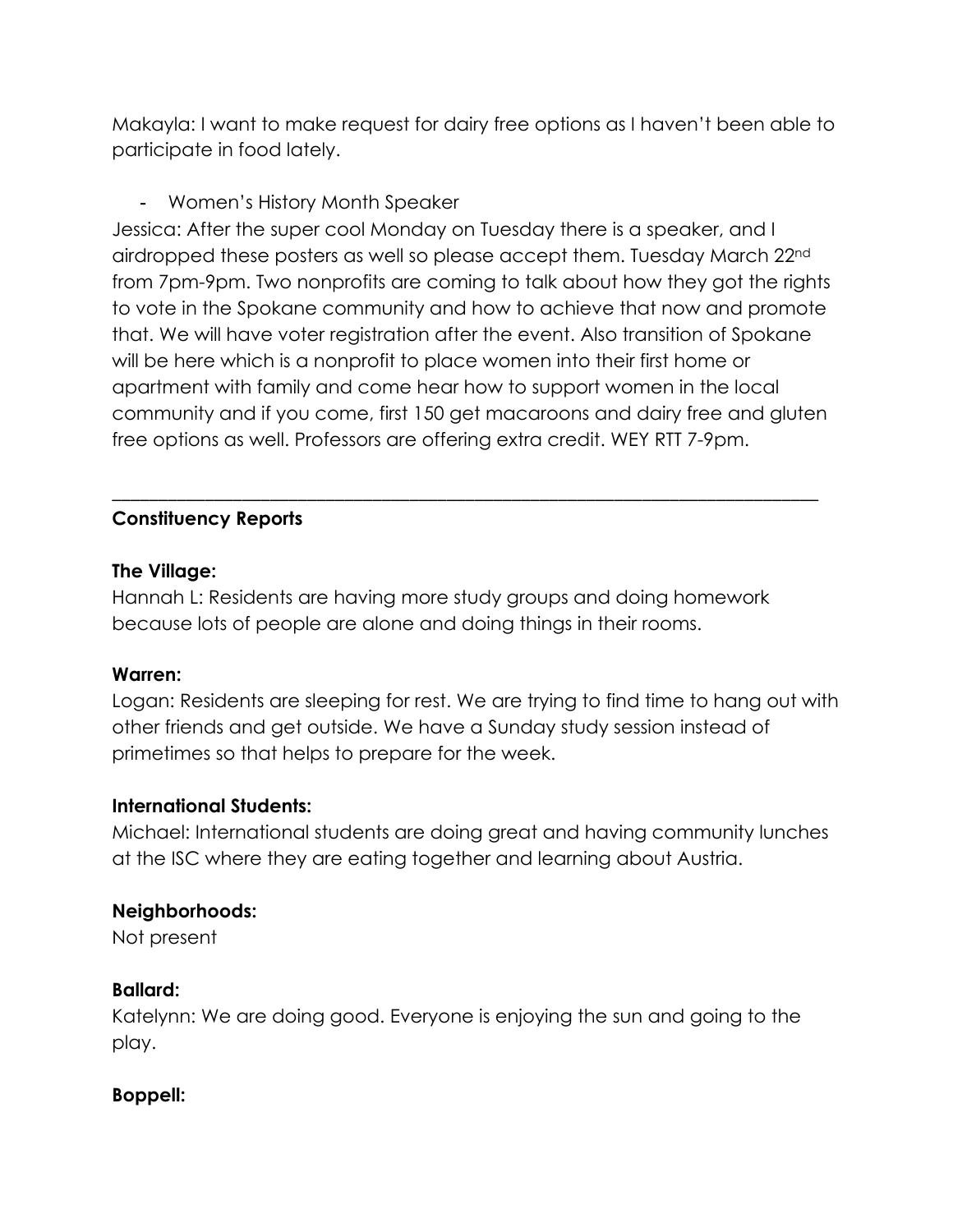Jamie G: We are pretty good. Good food is being made in the kitchen. Everyone is doing their own thing.

## **Duvall:**

Larkin: We are hanging out in the lawn a lot with hammocks and getting the sun. We are trying to study and not be trapped in our rooms.

## **Oliver:**

Grace: Oliver has been doing pretty decently. Some residents are getting accepted to study abroad trips and getting really excited and making plans for Spring Break. As of right now, what my residents are trying to take breaks to take care of themselves, read books, take naps, and go shopping. Other residents are finding it hard to take care of themselves, but Spring Break is close, and residents are excited for that. Overall, Oliver residents have been doing good.

# **Arend**:

Samie: We are doing great. Lots of primetimes about fun stuff instead of studying to lift moods and lots of outside time.

## **McMillan:**

Christian: Mac is happy to get outside to longboard, cycling, and hammocking. There is a little cold going around. Some are struggling through midterms sick.

# **Stewart**:

Rebecca: We are doing alright. Yesterday I asked what people are doing to improve mental health and they laughed. Our mental health week is this week, and we are talking to Iona, and we had banana bread and her dog is coming. Also after they laughed, I found the carbon monoxide detector without batteries at the table.

## **Baldwin-Jenkins**:

Kyle: BJ is a tale of two cities with lots of outside time enjoying the weather and other people hunkering down in their rooms. Some of my friends are watching the bachelor and it is getting spicy. We have a consensus that we hate the man.

# **Incoming Student Reps**: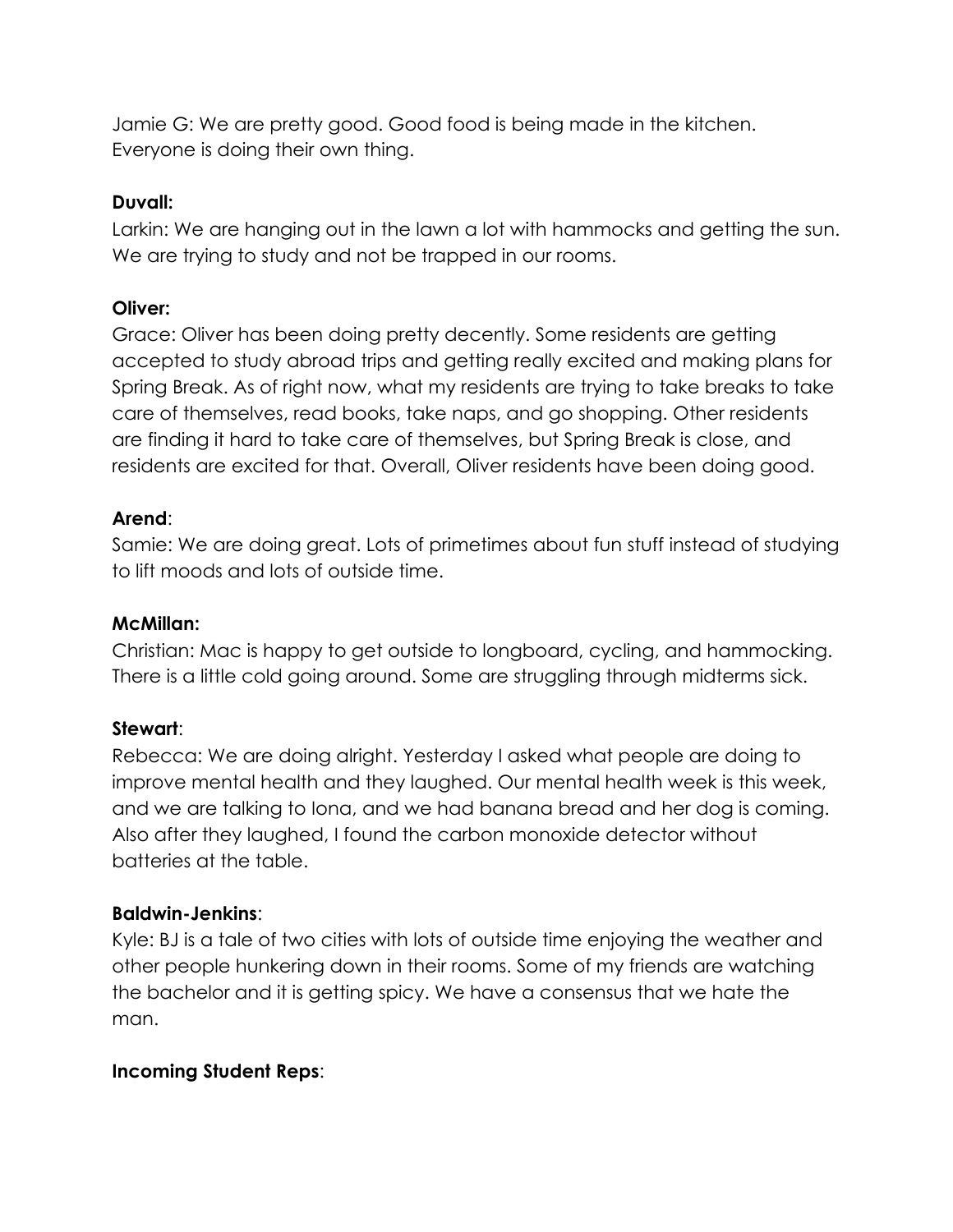Michelle: We are drained with midterms but excited for spring break; some are going home or on trips. I had lots of feedback coming from THRIVE week with positive marks.

Elisa: We are spending time with friends and family, cooking food, and hot showers to find rest.

## **Off Campus:**

Reeshika: We are doing good. Residents are taking care of themselves and coming to events. Most of them got into grad schools and are happy about that.

\_\_\_\_\_\_\_\_\_\_\_\_\_\_\_\_\_\_\_\_\_\_\_\_\_\_\_\_\_\_\_\_\_\_\_\_\_\_\_\_\_\_\_\_\_\_\_\_\_\_\_\_\_\_\_\_\_\_\_\_\_\_\_\_\_\_\_\_\_\_\_\_\_\_\_\_\_\_

# **Campus Vibes**

Jamie C: There is a track meet at noon on Saturday right next to the softball games. Come watch it is a full day event and I am throwing and might be ranked.

Jenna: Two things. Chapel partnered with world relief for a refuge simulation. There are lots of African refugees in Spokane and if you want to learn more, come to the simulation on Saturday March 19th from 830-1130am with free pizza. World relief is coming to put it on. Sign up on the poster or links on campus ministry's Instagram. Secondly, thinking about study abroad is something that has been frustrating because financial aid is late, and people have to place their deposits and you don't know if you can afford it. Students have to say no because they don't know if they can afford it because financial aid comes later.

Grace: Those flavor shots in the dining hall; I am living for them. You'll see when you go down. I love the Sodexo changes which is a big effect for little change.

Larkin: Some constituents asked why there aren't first aid kits in residence halls especially with the Duvall accident at the beginning of year. We just had to wrap a shirt around her head. We want to know what we can do.

Jason: That is res life. Talk to your AC.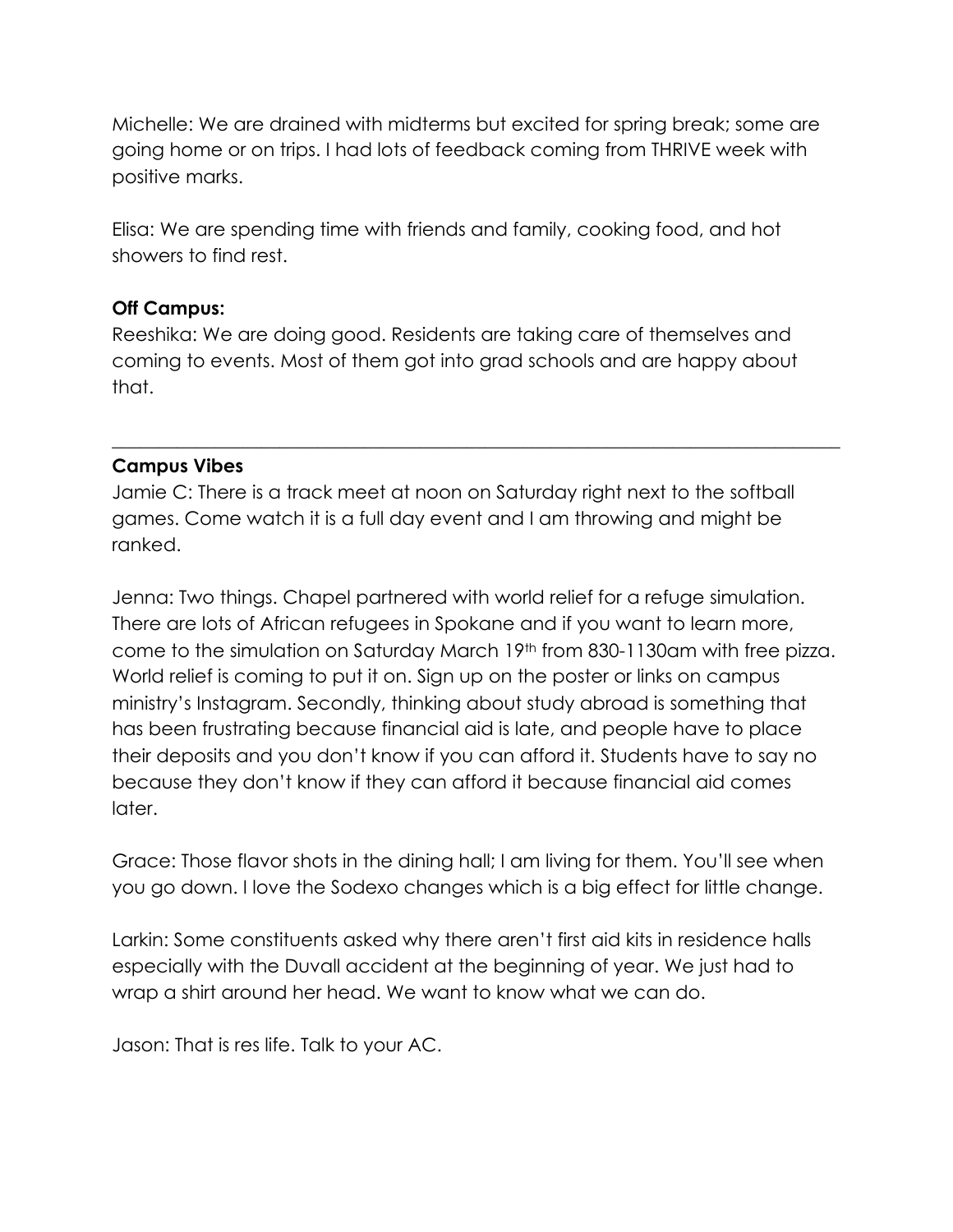Georgia: Once upon a time God said let there be light and then Georgia complained there was no light and now it's good and we have light now. It is finally not pitch black. Very exciting.

Janeth: I don't know if this is the right place, I saw on a poster for a soccer tourney that it was a Cinco de Mayo tourney, and I am confused. The old team has received requests to partner today for tacos and it's not a holiday we celebrate, and I wish we didn't have to continuously explain it to people. I don't know what to do.

Jason: The poster you are speaking of is not affiliated with a club or ASWU. I would say contact the person on the poster and reach out to them.

Rachel: HOLA is not a taco source.

Jessica: Seconding that. I have gotten emails about that too from HOLA members who are upset. I have confusion about that, and I am not Mexican myself.

Janeth: Friendly reminder, if you see someone celebrating and it gets disrespectful, let them know. The US being a part of it contributed to capitalism and we need to be aware of the fact of how harmful it is to certain cultures.

Reeshika: Thanks to who came to my event. Aeron did a good job taking photos and even my professors said it was great.

Christian: About Cinco de Mayo, can HOLA do an educational poster to let people know? In ASWU we want to address things and I want to help HOLA out.

Janeth: We want to hold something in the MPR to educate people about the history. It is not the independence of Mexico. Something we can do is create a history session to be more educational.

Christian: If you send the details, ASWU will support you.

Makayla: I have noticed a huge change from fall to spring with participation in activities so keep up the good work. A constant flow of events is tiring but it is going great, and I am proud of the turnout and energy from constituents.